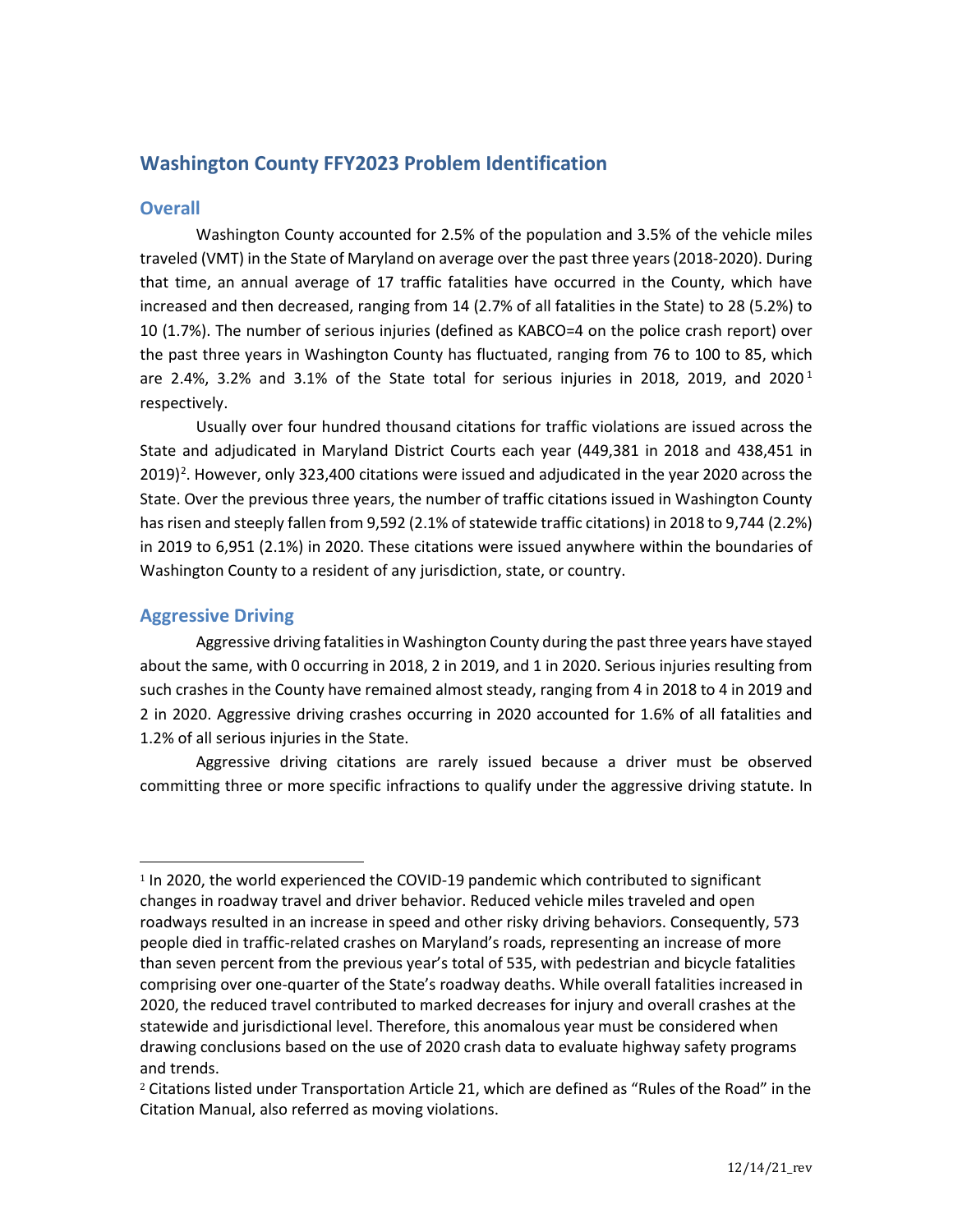Maryland, 793 such citations were issued on average over the past three years. Of those, an average of 13 were issued in Washington County (9 in 2018, 17 in 2019, and 13 in 2020).

# **Distracted Driving**

Since 2018, there have been an annual average of about 7 distracted driving fatalities occurring in Washington County. In 2020, distracted driving in the County added 1 death to the State's distracted driving fatalities, a point on a trend that has seesawed over the previous three years (7 in 2018 and 14 in 2019). Serious injuries resulting from distracted driving crashes in the County have fluctuated over the past three years, from 46 in 2018 (2.9% of all distracted driving serious injuries in the State) to 55 in 2019 (3.7% of all) to 40 in 2020 (3.3% of all). In 2020, 10.0% of all fatalities and 47.1% of all serious injuries recorded in Washington County resulted from distracted driving crashes.

Distracted driving citations issued in Maryland during the past three years have decreased significantly, ranging from 33,655 in 2018 to 33,978 in 2019 and 19,450 in 2020. During the same period, distracted driving citations issued in Washington County have fluctuated, ranging from 659 in 2018 to 1,234 in 2019 and 264 in 2020. As a proportion of the distracted driving citations issued statewide, those handed out in the County accounted for 2.0% in 2018, 3.6% in 2019 and 1.4% in 2020.

## **Impaired Driving**

Over the past three years, an average of 4 impaired driving fatalities occurred per year in Washington County. Fatalities from such crashes have declined, ranging from 5 (3.5% of all impaired driving fatalities in Maryland) in 2018 to 6 (3.9% of all) in 2019 to 2 (1.7% of all) in 2020. Serious injuries resulting from such crashes in the County over the same time period have stayed about the same, ranging from 18 in 2018 (3.9% of all impaired driving serious injuries in the State) to 17 in 2019 (3.5% of all) to 17 in 2020 (3.8% of all). In 2020, 20.0% of all fatalities and 20.0% of all serious injuries in Washington County resulted from impaired driving crashes, compared to 21.1% of all fatalities and 16.4% of all serious injuries from impaired driving crashes occurring throughout the State.

Impaired driving relates to driving while impaired by alcohol and/or drugs or controlled dangerous substances. Several citations may be issued at the point of an encounter with an impaired driver. Therefore, all judicial figures related to impaired driving will be quantified using arrests, not individual citations. Impaired driving arrests have steeply decreased in Maryland over the past three years, from 18,403 in 2018 to 18,279 in 2019 to 13,651 in 2020. During the same period, impaired driving arrests have increased and then decreased in Washington County, ranging from 432 in 2018 to 435 in 2019 to 369 in 2020. As a proportion of impaired driving arrests in the State, the number of impaired driving arrests in the County accounted for 2.3% in 2018, 2.4% in 2019, and 2.7% in 2020. Of the impaired arrests in the County in 2020, 4.1% were of older drivers (ages 65+) while 3.3% were of younger drivers (ages 16-20).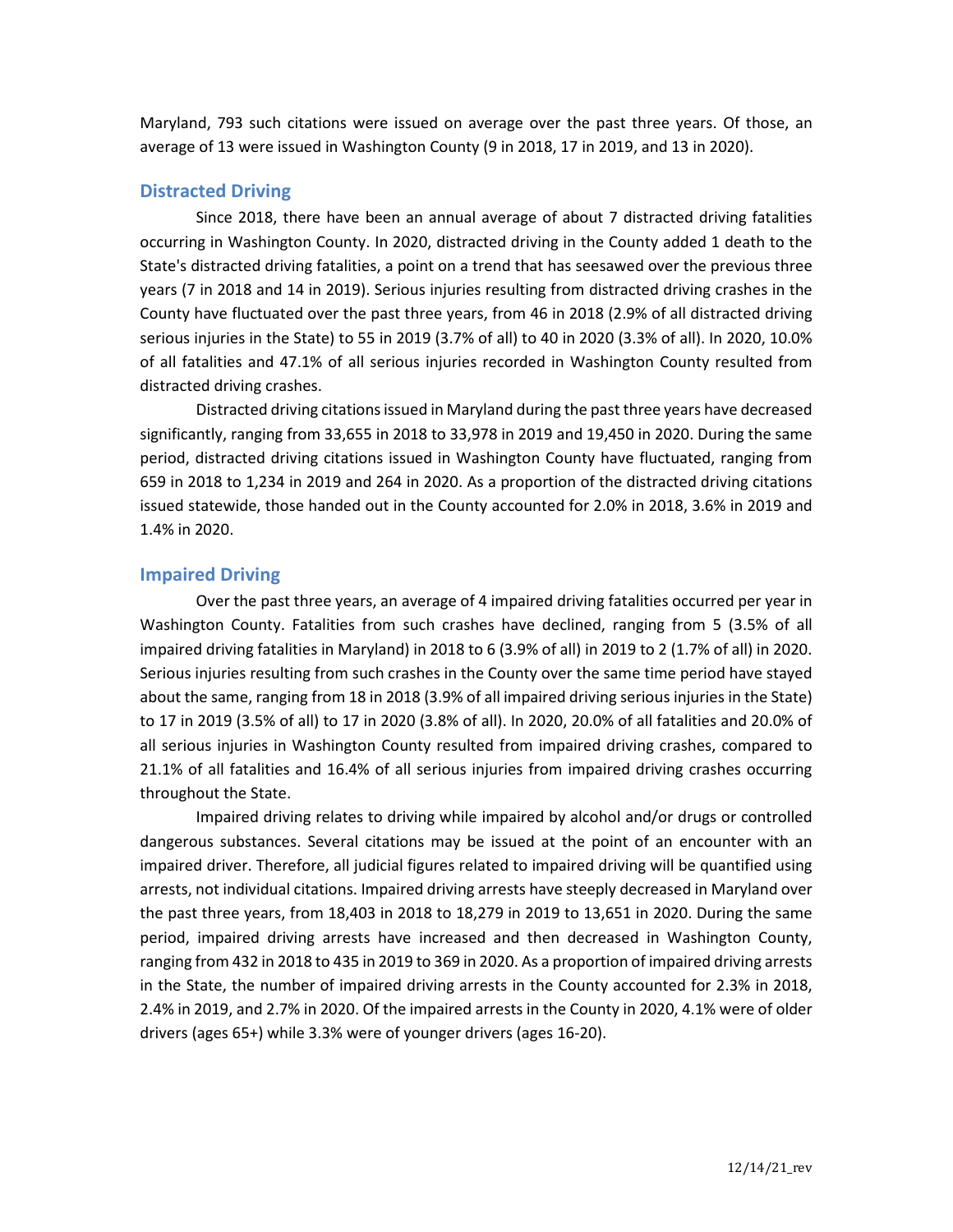### **Speeding**

During the past three years, Washington County averaged 1 speeding related fatality per year, which have stayed about the same over that time: 1 in 2018, 2 in 2019 and 1 in 2020. Serious injuries resulting from such crashes in the County over the past three years have been alternating, ranging from 8 in 2018 to 14 in 2019 and 6 in 2020. In 2020, 0.9% of statewide speeding related fatalities and 2.0% of statewide speeding related serious injuries resulted from crashes in Washington County. Over the same year, 10.0% of all fatalities and 7.1% of all serious injuries recorded in Washington County were the result of crashes involving driving speed.

Speeding citations are very common even though those adjudicated through the District Court do not include automated enforcement. Speeding citations issued in Washington County have decreased significantly over the past three years, with 5,403 (2.8% of statewide speeding citations), 4,973 (2.7% of statewide), and 3,661 (2.4% of all) issued in 2018, 2019, and 2020, respectively. Statewide speeding citations have steeply decreased over the same three years: 195,649, 182,213, and 151,419. Speeding citations comprised 52.7% of all Washington County citations in 2020.

#### **Non-motorists**

Non-motorists are defined here as pedestrians (on foot) and bicyclists. Pedestrian fatalities in Washington County have risen and plateaued over the previous three years, from 1 (2018) to 5 (2019) to 5 (2020), while serious injuries have been alternating, ranging from 7 (2018) to 10 (2019) to 8 (2020). The occurrence of bicyclist fatalities in Washington County has been rare, with 0 in 2018, 0 in 2019, and 0 in 2020, while serious injuries to bicyclists have remained low, ranging from 0 in 2018 to 1 in 2019 to 2 in 2020.

Very few non-motorist citations are issued throughout the State, to either the pedestrian or the motor vehicle driver. Typically, more violations are issued to drivers, and in Washington County 0 were issued to drivers against pedestrians or bicyclists in 2020, while 5 were issued to pedestrians or bicyclists that year. As a proportion of statewide totals (933 and 235), those numbers represent 0.0% and 2.1%, respectively, in 2020.

### **Motorcycles**

Motorcycle rider fatalities have remained almost steady over the past three years in Washington County, ranging from 3 (2018) to 2 (2019) to 3 (2020). Serious injuries to motorcyclists have varied, ranging from 11 (2018) to 16 (2019) to 13 (2020). The 2020 figures account for 3.8% of motorcycle rider fatalities and 4.1% of rider serious injuries that occurred in the State.

Maryland has had a universal helmet law in place for several decades, consequently the incidence of unhelmeted motorcyclists involved in a crash is low. The State has averaged 7 unhelmeted motorcycle rider fatalities per year over the past three years, therefore, unhelmeted motorcycle fatalities in Washington County have been rare (an average of 0 per year). In addition, 0 seriously injured riders in Washington County were unhelmeted in 2020 (compared to 0 in 2018 and 2 in 2019).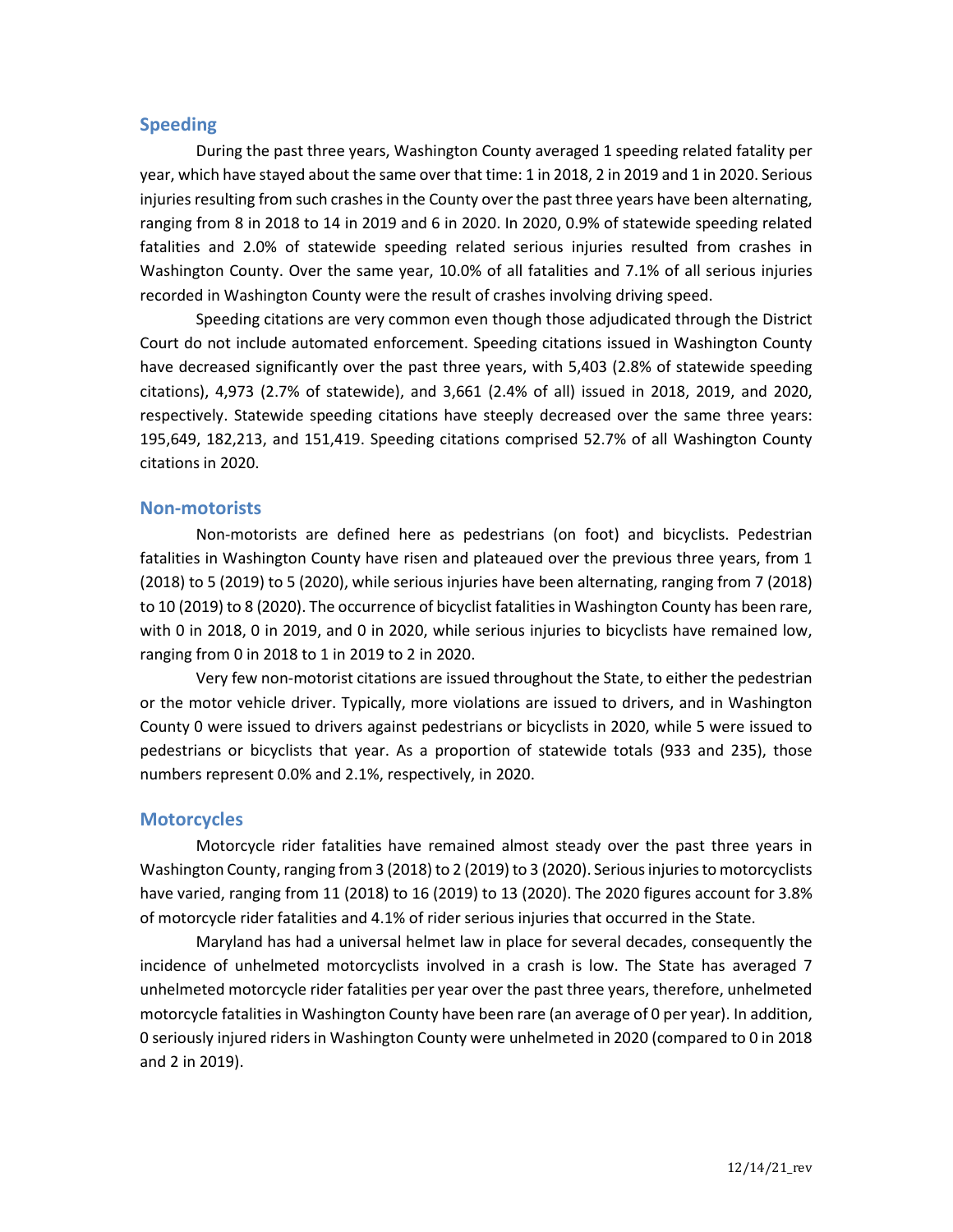# **Older Drivers**

In Maryland, older driver safety programs focus on drivers of age 65 years or older. The data presented here on fatalities and serious injuries include any person involved in a crash with an older driver. Older drivers were involved in crashes that resulted in an average of 94 fatalities in Maryland each year (85 in 2018, 105 in 2019 and 91 in 2020). During that time, serious injuries resulting from these crashes in Maryland have seen a significant decrease, ranging from 518 in 2018 to 512 in 2019 to 381 in 2020. Fatal crashes involving older drivers in Washington County averaged 6 over the same period (ranging from 2 in 2018, 12 in 2019 to 3 in 2020). Further, serious injuries resulting from these crashes in the County have fluctuated, ranging from 8 in 2018, 22 in 2019 to 18 in 2020.

A total of 10,971 citations for moving violations or restraint usage were issued to drivers of age 65+ in Maryland in 2020. Over the past three years, the number of traffic citations issued to older drivers in Washington County has trended up then down from 337 (2.0% of those issued statewide) in 2018 to 384 (2.2%) in 2019 to 293 (2.7%) in 2020.

## **Young Drivers**

In Maryland, young driver safety programs focus on individuals between ages 16 and 20. The data presented here on fatalities and serious injuries include any person involved in a crash with a young driver. Young drivers were involved in crashes that resulted in an average of 52 fatalities in Maryland each year (54 in 2018, 46 in 2019, and 56 in 2020). During that time, serious injuries resulting from these crashes in Maryland have fluctuated, ranging from 384 in 2018 to 407 in 2019 to 345 in 2020. In 2020 there were 0 fatalities involving young drivers in Washington County, a number that has been steady over time, with 2 in 2018 and 1 in 2019. Further, serious injuries due to crashes involving younger drivers have varied over the same time period, from 16 in 2018 to 23 in 2019 to 9 in 2020.

A total of 35,236 citations for moving violations or restraint usage were issued to drivers of age 16-20 in Maryland in 2020. Over the past three years, the number of traffic citations issued to younger drivers in Washington County has decreased significantly: 1,172 (2.8% of those issued statewide), 1,162 (2.8%), and 921 (2.6%) in 2018, 2019, and 2020, respectively.

### **Occupant Protection**

An unrestrained occupant is defined as a child under the age of eight not reported to be restrained in a child safety seat (which includes harness and booster seats) or a person over the age of eight not reported as restrained by a seat belt while riding in a passenger vehicle or light truck. Unrestrained occupant fatalities have been decreasing over the past three years in Washington County, ranging from 3 (2018) to 4 (2019) to 0 (2020). Serious injuries have fallen and plateaued over the same period: 14 (2018) to 10 (2019) to 10 (2020). The 2020 values accounted for 0.0% of the unrestrained fatalities and 2.6% of the unrestrained serious injuries occurring in the State.

In 2020, 16,858 citations were issued statewide for safety equipment violations(including seat belt violations and child safety seat violations), which was a much lower total when compared